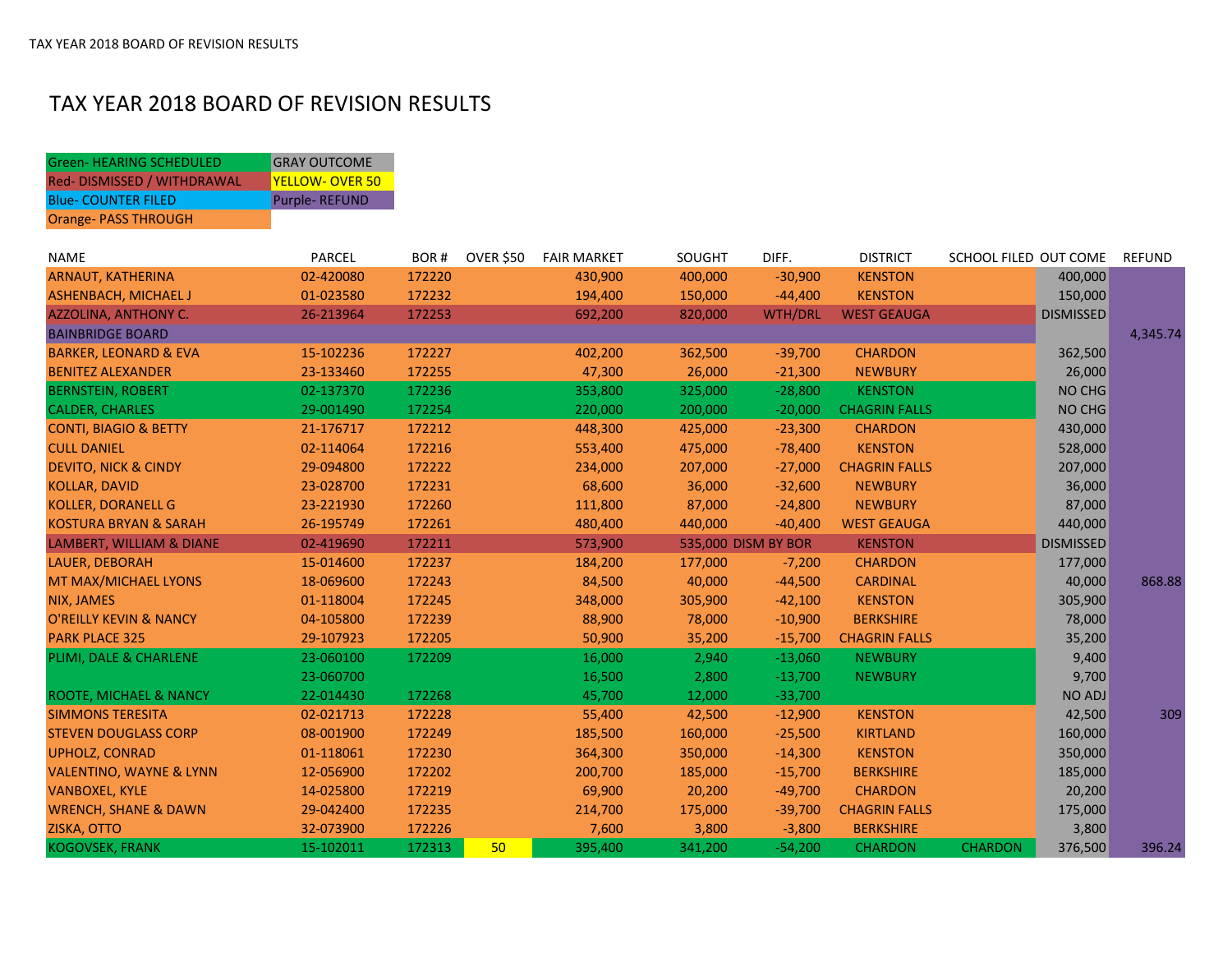| <b>NAME</b>                       | <b>PARCEL</b> | BOR#   | <b>OVER \$50</b> | <b>FAIR MARKET</b> | SOUGHT    | DIFF.          | <b>DISTRICT</b>    | SCHOOL FILED OUT COME |           | <b>REFUND</b> |
|-----------------------------------|---------------|--------|------------------|--------------------|-----------|----------------|--------------------|-----------------------|-----------|---------------|
| <b>TWO HUNDRED TEN</b>            | 13-003100     | 172304 | 50               | 486,500            | 1,457,500 | $-971,000$     | <b>CHARDON</b>     | <b>CHARDON</b>        | 1,457,500 |               |
| <b>WILSON MILLS COMMONS</b>       | 10-074300     | 172305 | 50               | 279,900            | 465,000   | $-185,100$     | <b>CHARDON</b>     | <b>CHARDON</b>        | 465,000   |               |
| <b>UNDER THE HOOD</b>             | 10-087295     | 172303 | 50               | 744,900            | 806,000   | $-61,100$      | <b>CHARDON</b>     | <b>CHARDON</b>        | 806,000   |               |
| <b>COUNTER-OWNER</b>              |               |        |                  | 744,900            | 726,300   | $-18,600$      |                    |                       |           |               |
| PERRINO INVESTMENTS               | 10-069000     | 172302 | 50               | 328,600            | 612,796   | $-284,196$     | <b>CHARDON</b>     | <b>CHARDON</b>        | 450,000   |               |
|                                   | 10-091800     |        | 50               | 368,500            | 687,204   | $-318,704$     | <b>CHARDON</b>     | <b>CHARDON</b>        | 850,000   |               |
| <b>MEDICAL PLAZA PARTNERS</b>     | 10-165643     | 172301 | 50               | 99,000             | 148,996   | $-49,996$      | <b>CHARDON</b>     | <b>CHARDON</b>        | 149,000   |               |
|                                   | 10-165644     |        | 50               | 100,000            | 150,502   | $-50,502$      | <b>CHARDON</b>     | <b>CHARDON</b>        | 150,500   |               |
|                                   | 10-165645     |        | 50               | 100,000            | 150,502   | $-50,502$      | <b>CHARDON</b>     | <b>CHARDON</b>        | 150,500   |               |
| <b>CHARD ASSET OWNERSHIP</b>      | 10-047200     | 172300 | 50               | 2,999,100          | 6,189,000 | $-3,189,900$   | <b>CHARDON</b>     | <b>CHARDON</b>        | 6,189,000 |               |
| <b>BUCKEYE CHOCOLATE HOLDINGS</b> | 10-056700     | 172299 | 50               | 218,600            | 260,075   | $-41,475$      | <b>CHARDON</b>     | <b>CHARDON</b>        | 260,100   |               |
|                                   | 10-056800     |        | 50               | 100,800            | 119,925   | $-19,125$      | <b>CHARDON</b>     | <b>CHARDON</b>        | 119,900   |               |
| <b>ARC RESOURCES LLC</b>          | 15-025400     | 172298 | 50               | 295,700            | 400,000   | $-104,300$     | <b>CHARDON</b>     | <b>CHARDON</b>        | 400,000   |               |
| <b>COUNTER-OWNER</b>              |               |        |                  | 320,000            | 295,700   | $-24,300$      |                    |                       |           |               |
| <b>305 PARK INC</b>               | 10-097010     | 172297 | 50               | 157,000            | 207,919   | $-50,919$      | <b>CHARDON</b>     | <b>CHARDON</b>        | 207,900   |               |
|                                   | 10-097011     |        | 50               | 28,000             | 37,081    | $-9,081$       | <b>CHARDON</b>     | <b>CHARDON</b>        | 37,100    |               |
| MMAC HNW CHARDON SPEC LLC         | 10-005900     | 172296 | 50               | 2,013,700          | 7,350,000 | $-5,336,300$   | <b>CHARDON</b>     | <b>CHARDON</b>        | 7,350,000 |               |
| <b>TARKET USA INC</b>             | 01-051200     | 172278 | 50               | 2,089,700          | 2,300,000 | $-210,300$     | <b>KENSTON</b>     | <b>KENSTON</b>        | 2,300,000 |               |
| <b>ABC BAINBRIDGE LLC</b>         | 02-271600     | 172279 | 50               | 112,500            | 425,000   | $-312,500$     | <b>KENSTON</b>     | <b>KENSTON</b>        | 425,000   |               |
| <b>WEST CIRCLE PARK</b>           | 02-419432     | 172280 | 50               | 648,900            | 800,000   | $-151,100$     | <b>KENSTON</b>     | <b>KENSTON</b>        | 800,000   |               |
| 7155 AURORA RD LLC                | 02-420753     | 172281 | 50               | 1,171,900          | 2,885,000 | $-1,713,100$   | <b>KENSTON</b>     | <b>KENSTON</b>        | 2,885,000 |               |
| <b>388 REAL ESTATE LLC</b>        | 02-420384     | 172282 | 50               | 1,440,300          | 2,780,000 | $-1,339,700$   | <b>KENSTON</b>     | <b>KENSTON</b>        | 2,600,000 |               |
| <b>COUNTER-OWNER</b>              |               |        |                  | 1,440,300          | 2,591,889 | $-1,151,589$   |                    |                       |           |               |
| THE HANNON COMPANY                | 02-012100     | 172284 | 50               | 268,800            | 500,000   | $-231,200$     | <b>KENSTON</b>     | <b>KENSTON</b>        | 375,000   |               |
| <b>COUNTER-OWNER</b>              |               |        |                  | 268,800            | 268,800   | $\overline{0}$ |                    |                       |           |               |
| <b>BAINBRIDGE REAL ESTATE LLC</b> | 02-420902     | 172285 | 50 <sub>2</sub>  | 31,000             | 2,242,600 | $-2,211,600$   | <b>KENSTON</b>     | <b>KENSTON</b>        | WTH/DRL   |               |
| PADLEY, JASON/ CHANG, AMY         | 02-421346     | 172283 | 50               | 160,000            | 909,900   | $-749,900$     | <b>KENSTON</b>     | <b>KENSTON</b>        | WTH/DRL   |               |
| <b>LANZA PROPERTIES LLC</b>       | 02-111880     | 172286 | 50               | 286,000            | 520,000   | $-234,000$     | <b>KENSTON</b>     | <b>KENSTON</b>        | 520,000   |               |
| <b>CHAPIN LLC</b>                 | 26-101500     | 172288 | 50               | 53,900             | 130,000   | $-76,100$      | <b>WEST GEAUGA</b> | <b>KENSTON</b>        | 130,000   |               |
| <b>COUNTER-OWNER</b>              |               |        |                  | 53,900             | 70,000    | $-16,100$      |                    |                       |           |               |
| <b>MARKETPLACE ASSOCIATES LLC</b> | 02-421196     | 172287 | 50               | 4,601,400          | 9,200,000 | $-4,598,600$   | <b>KENSTON</b>     | <b>KENSTON</b>        | WTH/DRL   |               |
|                                   | 02-420754     |        | 50               | 1,001,800          | 9,200,000 | $-8,198,200$   | <b>KENSTON</b>     | <b>KENSTON</b>        | WTH/DRL   |               |
|                                   | 02-420755     |        | 50               | 5,636,700          | 9,200,000 | $-3,563,300$   | <b>KENSTON</b>     | <b>KENSTON</b>        | WTH/DRL   |               |
|                                   | 02-420756     |        | 50               | 8,694,200          | 9,200,000 | $-505,800$     | <b>KENSTON</b>     | <b>KENSTON</b>        | WTH/DRL   |               |
|                                   | 02-421195     |        | 50               | 3,505,100          | 9,200,000 | $-5,694,900$   | <b>KENSTON</b>     | <b>KENSTON</b>        | WTH/DRL   |               |
|                                   | 02-421197     |        | 50               | 9,186,300          | 9,675,000 | $-488,700$     | <b>KENSTON</b>     | <b>KENSTON</b>        | WTH/DRL   |               |
| <b>HAGGI INC</b>                  | 11-160200     | 172203 | 50               | 276,300            | 85,000    | $-191,300$     | <b>WEST GEAUGA</b> | <b>WEST G</b>         | 85,000    |               |
| <b>COUTNER-WEST GEAUGA</b>        |               |        |                  | 276,300            | 276,300   | $\mathbf{0}$   |                    |                       |           |               |
| 7948 MAYFIELD LLC                 | 11-077800     | 172290 | 50 <sub>2</sub>  | 375,300            | 600,000   | $-224,700$     | <b>WEST GEAUGA</b> | <b>WEST G</b>         | 600,000   |               |
| PETRONZIO MANG. COMP              | 10-009103     | 172310 | 50               | 2,796,600          | 2,400,000 | $-396,600$     | <b>CHARDON</b>     |                       | NO CHG    |               |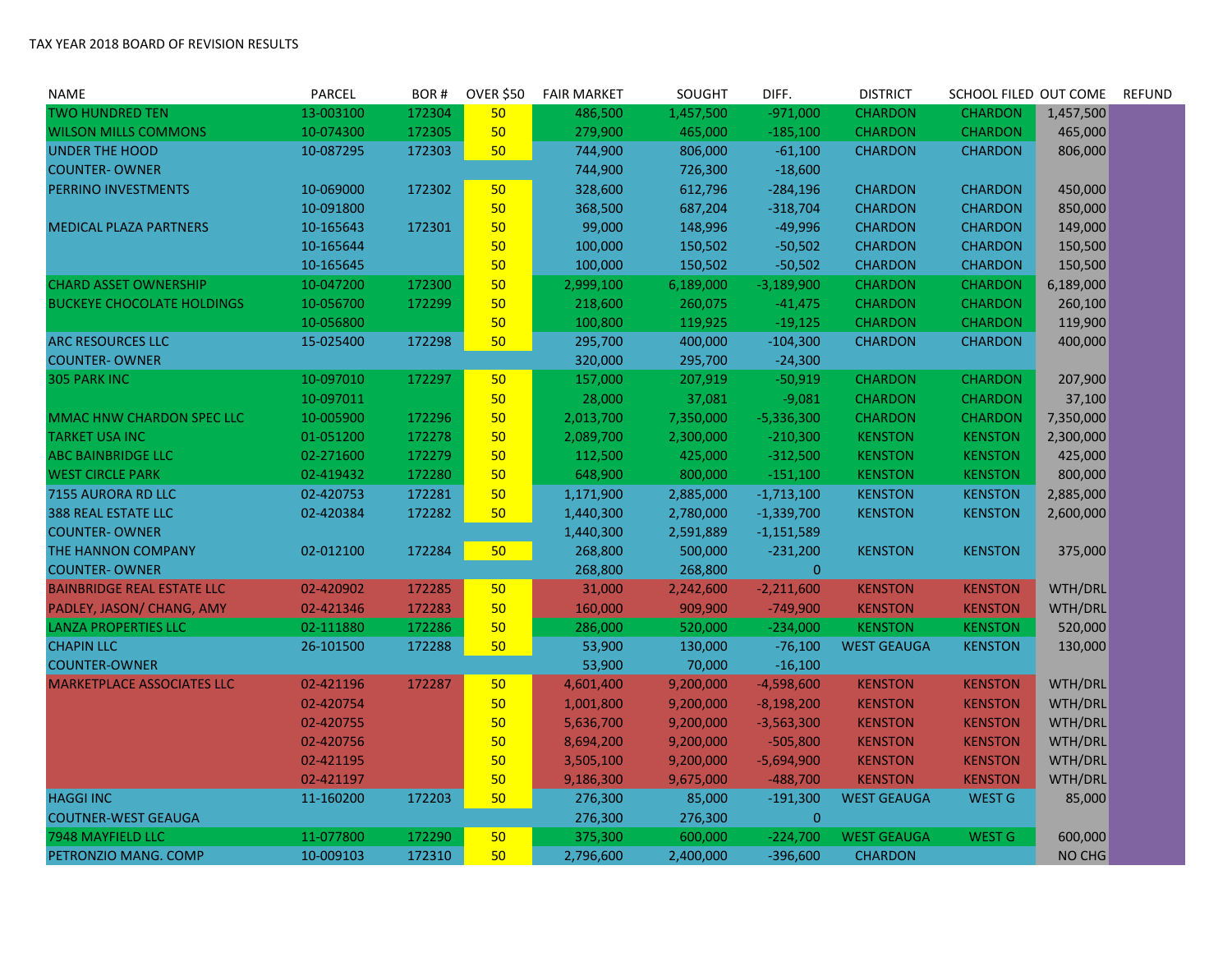| <b>NAME</b>                    | PARCEL    | BOR#   | <b>OVER \$50</b> | <b>FAIR MARKET</b> | <b>SOUGHT</b> | DIFF.          | <b>DISTRICT</b>      | SCHOOL FILED OUT COME | <b>REFUND</b> |
|--------------------------------|-----------|--------|------------------|--------------------|---------------|----------------|----------------------|-----------------------|---------------|
| <b>COUNTER- CHARDON SCHOOL</b> |           |        |                  | 2,796,600          | 2,796,600     | $\mathbf{0}$   |                      |                       |               |
| PETRONZIO MANG. COMP           | 11-265800 | 172312 | 50               | 1,188,200          | 700,000       | $-488,200$     | <b>WEST GEAUGA</b>   | NO CHG                |               |
| <b>COUTNER-WEST GEAUGA</b>     |           |        |                  | 1,188,200          | 1,188,200     | $\overline{0}$ |                      |                       |               |
| PETRONZIO MANG. COMP           | 11-010119 | 172308 | 50               | 1,616,400          | 1,300,000     | $-316,400$     | <b>WEST GEAUGA</b>   | <b>DISM AT HRNG</b>   |               |
| <b>COUNTER- WEST GEAUGA</b>    |           |        |                  | 1,616,400          | 1,616,400     | $\overline{0}$ |                      |                       |               |
| PETRONZIO MANG. COMP           | 21-149420 | 172311 | 50               | 475,000            | 300,000       | $-175,000$     | <b>CHARDON</b>       | NO CHG                |               |
| <b>COUNTER- CHARDON SCHOOL</b> |           |        |                  | 475,000            | 475,000       | $\mathbf{0}$   |                      |                       |               |
| <b>UNIQUE TRI LLC</b>          | 29-033200 | 172273 | 50               | 214,400            | 170,000       | $-44,400$      | <b>CHAGRIN FALLS</b> | 170,000               |               |
|                                | 29-033100 |        | 50               | 28,600             | 22,594        | $-6,006$       | <b>CHAGRIN FALLS</b> | 22,600                |               |
| HAVIGHURST B. / HORRIGAN J.    | 11-062600 | 172264 | 50               | 333,400            | 235,000       | $-98,400$      | <b>WEST GEAUGA</b>   | 235,000               |               |
| ELLIS, MARTIN F.               | 26-214023 | 172276 | 50               | 849,800            | 775,000       | $-74,800$      | <b>WEST GEAUGA</b>   | 775,000               |               |
| <b>KOENIG, DAVID</b>           | 02-377400 | 172291 | 50               | 601,300            | 400,000       | $-201,300$     | <b>KENSTON</b>       | 455,000               | 3,529.46      |
| <b>APELIS</b>                  | 02-420320 | 172295 | 50               | 579,700            | 510,000       | $-69,700$      | <b>KENSTON</b>       | 510,000               | 1,668.12      |
| <b>BERTIE WAY LLC</b>          | 21-032100 | 172277 | 50               | 2,564,100          | 1,663,600     | $-900,500$     | <b>CHARDON</b>       | 1,663,600             |               |
|                                | 21-162300 |        | 50               | 431,600            | 258,900       | $-172,700$     | <b>CHARDON</b>       | 258,900               |               |
| <b>COUNTER- CHARDON SCHOOL</b> |           |        |                  | 2,564,100          | 2,564,100     | $\bf{0}$       |                      |                       |               |
| <b>COUNTER- CHARDON SCHOOL</b> |           |        |                  | 431,600            | 431,600       | $\overline{0}$ |                      |                       |               |
| <b>COYNE, DENNIS</b>           | 29-108063 | 172294 | 50               | 491,600            | 472,000       | $-19,600$      | <b>CHAGRIN FALLS</b> | 472,000               |               |
| <b>TURCINOV, ANTE</b>          | 01-118128 | 172213 | 50               | 472,600            | 352,000       | $-120,600$     | <b>KENSTON</b>       | 352,300               | 2,642.90      |
| <b>BURTON INSURANCE AGENCY</b> | 01-118377 | 172208 | 50               | 176,800            | 70,000        | $-106,800$     | <b>KENSTON</b>       | 70,000                |               |
|                                | 01-044600 |        | 50               | 64,500             | 30,000        | $-34,500$      | <b>KENSTON</b>       | 30,000                |               |
|                                | 01-110700 |        | 50               | 130,700            | 25,000        | $-105,700$     | <b>KENSTON</b>       | 25,000                |               |
| <b>COUNTER-KENSTON SCHOOL</b>  |           |        |                  | 176,800            | 176,800       | $\overline{0}$ |                      |                       |               |
|                                |           |        |                  | 130,700            | 130,700       | $\mathbf{0}$   |                      |                       |               |
|                                |           |        |                  | 64,500             | 64,500        | $\overline{0}$ |                      |                       |               |
| <b>WREN, JAMES JR</b>          | 01-118536 | 172247 | 50               | 76,500             | 32,500        | $-44,000$      | <b>KENSTON</b>       | 35,200                |               |
|                                | 01-118539 |        |                  | 67,400             | 32,500        | $-43,900$      | <b>KENSTON</b>       | 35,200                |               |
| LUX, MICHAEL/GERMAINE          | 01-118888 | 172210 | 50               | 536,600            | 456,500       | $-80,100$      | <b>KENSTON</b>       | 456,500               |               |
| <b>MAYHEM INDUSTRIES LLC</b>   | 02-253300 | 172217 | 50               | 109,500            | 109,500       | $\mathbf 0$    | <b>KENSTON</b>       | NO CHG                |               |
|                                | 02-253400 |        |                  | 792,100            | 66,700        | $-725,400$     | <b>KENSTON</b>       | 66,700                | 22,946.52     |
| <b>COUNTER- KENSTON SCHOOL</b> |           |        |                  | 109,500            | 109,500       | $\bf{0}$       |                      |                       |               |
|                                |           |        |                  | 792,100            | 792,100       | $\overline{0}$ |                      |                       |               |
| <b>MAYHEM INDUSTRIES LLC</b>   | 03-011100 | 172218 | 50               | 420,200            | 157,600       | $-262,600$     | <b>CHAGRIN FALLS</b> | 157,600               | 9,781.48      |
|                                | 03-011400 |        |                  | 33,100             | 33,100        | $\mathbf{0}$   | <b>CHAGRIN FALLS</b> | NO CHG                |               |
|                                | 03-011500 |        |                  | 33,100             | 33,100        | $\mathbf 0$    | <b>CHAGRIN FALLS</b> | NO CHG                |               |
| <b>COUNTER-CHAGRIN FALLS</b>   |           |        |                  | 420,200            | 420,200       | $\mathbf{0}$   |                      |                       |               |
|                                |           |        |                  | 33,100             | 33,100        | $\mathbf{0}$   |                      |                       |               |
|                                |           |        |                  | 33,100             | 33,100        | $\mathbf{0}$   |                      |                       |               |
| PANZICA, MARK & RENATA T       | 02-420157 | 172214 | 50               | 838,200            | 583,500       | $-254,700$     | <b>KENSTON</b>       | 583,500               |               |
| POTCHEN, PETER & CAROLYN       | 02-420567 | 172207 | 50               | 618,100            | 560,000       | $-58,100$      | <b>KENSTON</b>       | 560,000               |               |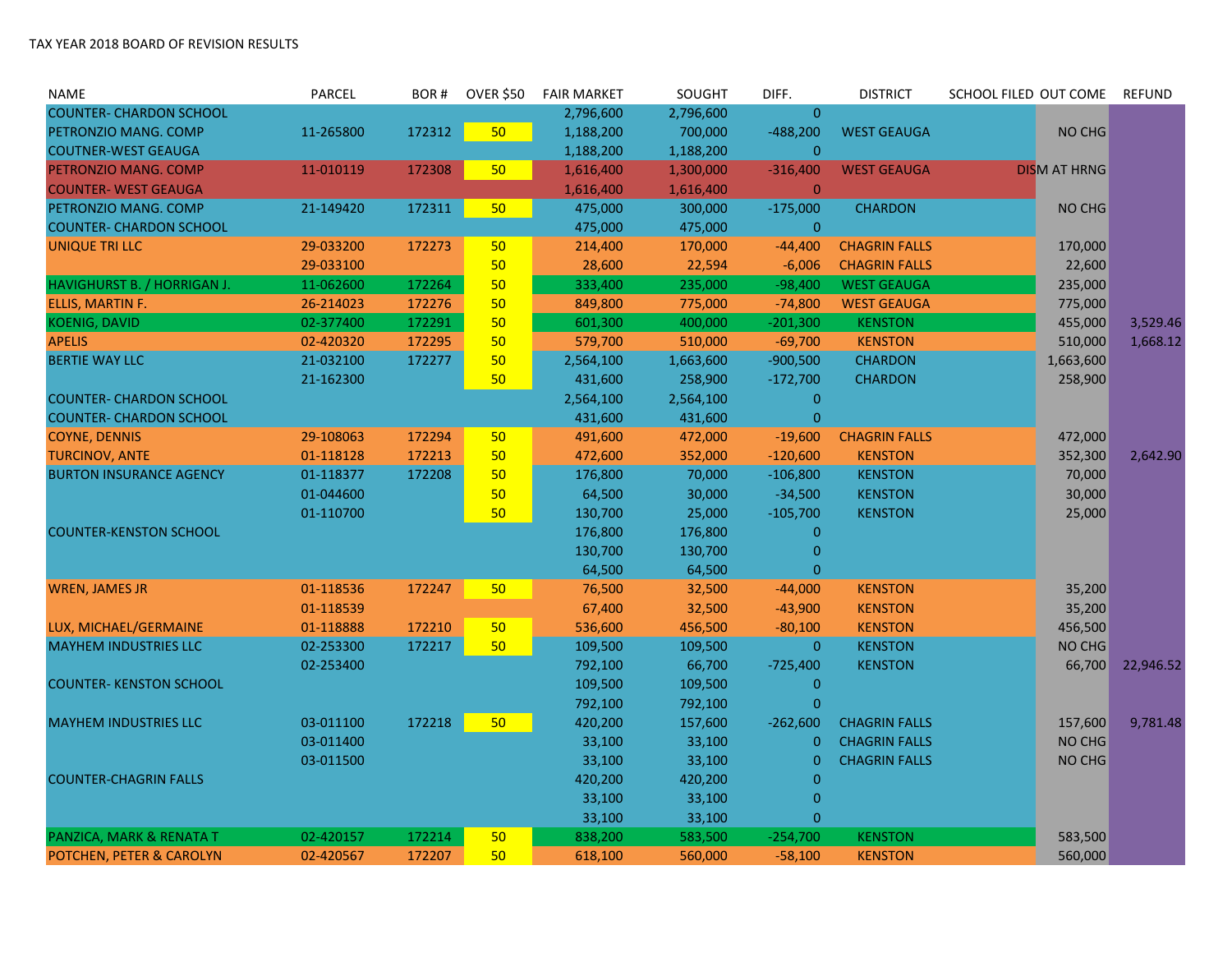| NAME                                 | PARCEL    | BOR#   | <b>OVER \$50</b> | <b>FAIR MARKET</b> | SOUGHT    | DIFF.          | <b>DISTRICT</b>      | SCHOOL FILED OUT COME |           | <b>REFUND</b> |
|--------------------------------------|-----------|--------|------------------|--------------------|-----------|----------------|----------------------|-----------------------|-----------|---------------|
| SCHOLD, JESSE/ BUCCINI, LAURA        | 02-420925 | 172265 | 50               | 785,800            | 620,000   | $-165,800$     | <b>KENSTON</b>       |                       | 620,000   |               |
| KNISKERN, MATTHEW & MARGARET         | 03-001600 | 172263 | 50               | 538,200            | 443,600   | $-94,600$      | <b>CHAGRIN FALLS</b> |                       | NO CHG    |               |
| <b>COUNTER-CHAGRIN SCHOOL</b>        |           |        |                  | 538,200            | 538,200   | $\mathbf{0}$   |                      |                       |           |               |
| <b>WEIDIG, CHRISTINE &amp; BRETT</b> | 06-120550 | 172233 | 50               | 476,200            | 445,000   | $-31,200$      | <b>CHARDON</b>       |                       | 445,000   |               |
| <b>OWENS, DOUG</b>                   | 11-122400 | 172274 | 50               | 301,200            | 203,275   | $-97,925$      | <b>WEST GEAUGA</b>   |                       | 203,300   |               |
|                                      | 11-122500 |        |                  | 47,100             | 31,725    | $-15,375$      | <b>WEST GEAUGA</b>   |                       | 31,700    |               |
| 8484 MAYFIELD RD LLC                 | 11-184100 | 172241 | 50               | 409,800            | 334,900   | $-74,900$      | <b>WEST GEAUGA</b>   |                       | 334,900   |               |
|                                      | 11-389039 |        |                  | 100                | 100       | $\mathbf{0}$   | <b>WEST GEAUGA</b>   |                       | NO CHG    |               |
| <b>COUNTER- WEST GEAUGA</b>          |           |        |                  | 409,800            | 409,800   | $\overline{0}$ |                      |                       | 334,900   |               |
|                                      |           |        |                  | 100                | 100       | $\mathbf{0}$   |                      |                       | NO CHG    |               |
| <b>CORBIN, CHRISTOPHER</b>           | 11-388758 | 172266 | 50               | 618,600            | 450,000   | $-168,600$     | <b>WEST GEAUGA</b>   |                       | 450,000   |               |
| <b>CORBETT, JOSEPH &amp; MELANIE</b> | 12-090204 | 172244 | 50               | 291,000            | 230,000   | $-61,000$      | <b>BERKSHIRE</b>     |                       | 230,000   |               |
| <b>BYLER, ELI</b>                    | 18-051320 | 172259 | 50               | 431,400            | 390,000   | $-41,400$      | <b>CARDINAL</b>      |                       | 390,000   |               |
| MIDDLEFIELD SQUARE                   | 19-080858 | 172257 | 50               | 2,349,900          | 535,000   | $-1,814,900$   | <b>CARDINAL</b>      |                       | 1,500,000 |               |
|                                      | 19-080081 |        |                  | 126,000            | 50,000    | $-76,000$      | <b>CARDINAL</b>      |                       | NO CHG    |               |
|                                      | 19-080931 |        |                  | 408,200            | 150,000   | $-258,200$     | <b>CARDINAL</b>      |                       | NO CHG    |               |
|                                      | 19-080922 |        |                  | 275,800            | 50,000    | $-225,800$     | <b>CARDINAL</b>      |                       | NO CHG    |               |
| <b>COUNTER-CARDINAL SCHOOL</b>       |           |        |                  | 2,349,900          | 2,349,900 | $\mathbf{0}$   |                      |                       |           |               |
|                                      |           |        |                  | 126,000            | 126,000   | $\mathbf{0}$   |                      |                       |           |               |
|                                      |           |        |                  | 408,200            | 408,200   | $\overline{0}$ |                      |                       |           |               |
|                                      |           |        |                  | 275,800            | 275,800   | $\mathbf 0$    |                      |                       |           |               |
| <b>SCHAFER, SCOTT &amp; KELLI</b>    | 20-011950 | 172267 | 50               | 135,600            | 57,780    | $-77,820$      | <b>BERKSHIRE</b>     |                       | 57,800    | 160.65        |
| PAOLUCCI MANAGEMENT                  | 21-129750 | 172224 | 50               | 389,500            | 300,000   | $-89,500$      | <b>CHARDON</b>       |                       | NO CHG    |               |
| <b>COUNTER- CHARDON SCHOOL</b>       |           |        |                  | 389,500            | 389,500   | $\pmb{0}$      |                      |                       |           |               |
| PAOLUCCI, GEORGE                     | 23-385870 | 172225 | 50               | 406,600            | 275,000   | $-131,600$     | <b>NEWBURY</b>       |                       | 398,500   |               |
| <b>MEZZOPERA, JOHN &amp; CATHI</b>   | 21-176653 | 172248 | 50               | 372,200            | 240,000   | $-132,200$     | <b>CHARDON</b>       |                       | 355,000   |               |
| SIEBERT, JIM & SONJA                 | 21-176868 | 172229 | 50               | 499,000            | 410,000   | $-89,000$      | <b>CHARDON</b>       |                       | 410,000   |               |
| LIVERS, CHRISTINA/MARIA POA          | 23-385773 | 172250 | 50               | 57,000             | 30,000    | $-27,000$      | <b>NEWBURY</b>       |                       | 41,000    | 427.8         |
|                                      | 23-385774 |        |                  | 60,500             | 25,000    | $-35,500$      | <b>NEWBURY</b>       |                       | 41,000    |               |
| <b>TUCKERMAN, JASON</b>              | 26-078200 | 172258 | 50               | 388,800            | 335,000   | $-53,800$      | <b>WEST GEAUGA</b>   |                       | 335,000   |               |
| <b>DUDAITIS, ANDRIUS</b>             | 28-001160 | 172238 | 50               | 542,300            | 360,000   | $-182,300$     | <b>CHAGRIN FALLS</b> |                       | 360,000   |               |
| <b>STEEL, JOHN</b>                   | 29-044600 | 172272 | 50               | 324,900            | 270,000   | $-54,900$      | <b>CHAGRIN FALLS</b> | <b>CHN PAS THR</b>    | 270,000   |               |
| <b>COUNTER CHAGRIN SCHOOL</b>        |           |        |                  | 324,900            | 324,900   | $\mathbf{0}$   |                      |                       |           |               |
| <b>BELL MARKET EXPRESS LLC</b>       | 29-091000 | 172292 | 50               | 617,700            | 400,000   | $-217,700$     | <b>CHAGRIN FALLS</b> |                       | WIT/DRL   |               |
| <b>COUNTER-CHAGRIN SCHOOL</b>        |           |        |                  | 617,700            | 617,700   | $\mathbf{0}$   |                      |                       |           |               |
| <b>300 PARK PLACE</b>                | 29-107922 | 172206 | 50               | 256,600            | 187,000   | $-69,600$      | <b>CHAGRIN FALLS</b> |                       | 187,000   | 2,321.64      |
| <b>COUNTER-CHAGRIN SCHOOL</b>        |           |        |                  | 256,600            | 256,600   | $\overline{0}$ |                      |                       |           |               |
| <b>GUST, PAUL</b>                    | 29-108021 | 172221 | 50               | 604,200            | 536,250   | $-67,950$      | <b>CHAGRIN FALLS</b> |                       | 536,300   |               |
| <b>100 PARK PLACE</b>                | 29-108138 | 172204 | 50               | 424,700            | 360,000   | $-64,700$      | <b>CHAGRIN FALLS</b> |                       | 360,000   | 2,157.72      |
| <b>COUNTER-CHAGRIN SCHOOL</b>        |           |        |                  | 424,700            | 424,700   | $\pmb{0}$      |                      |                       |           |               |